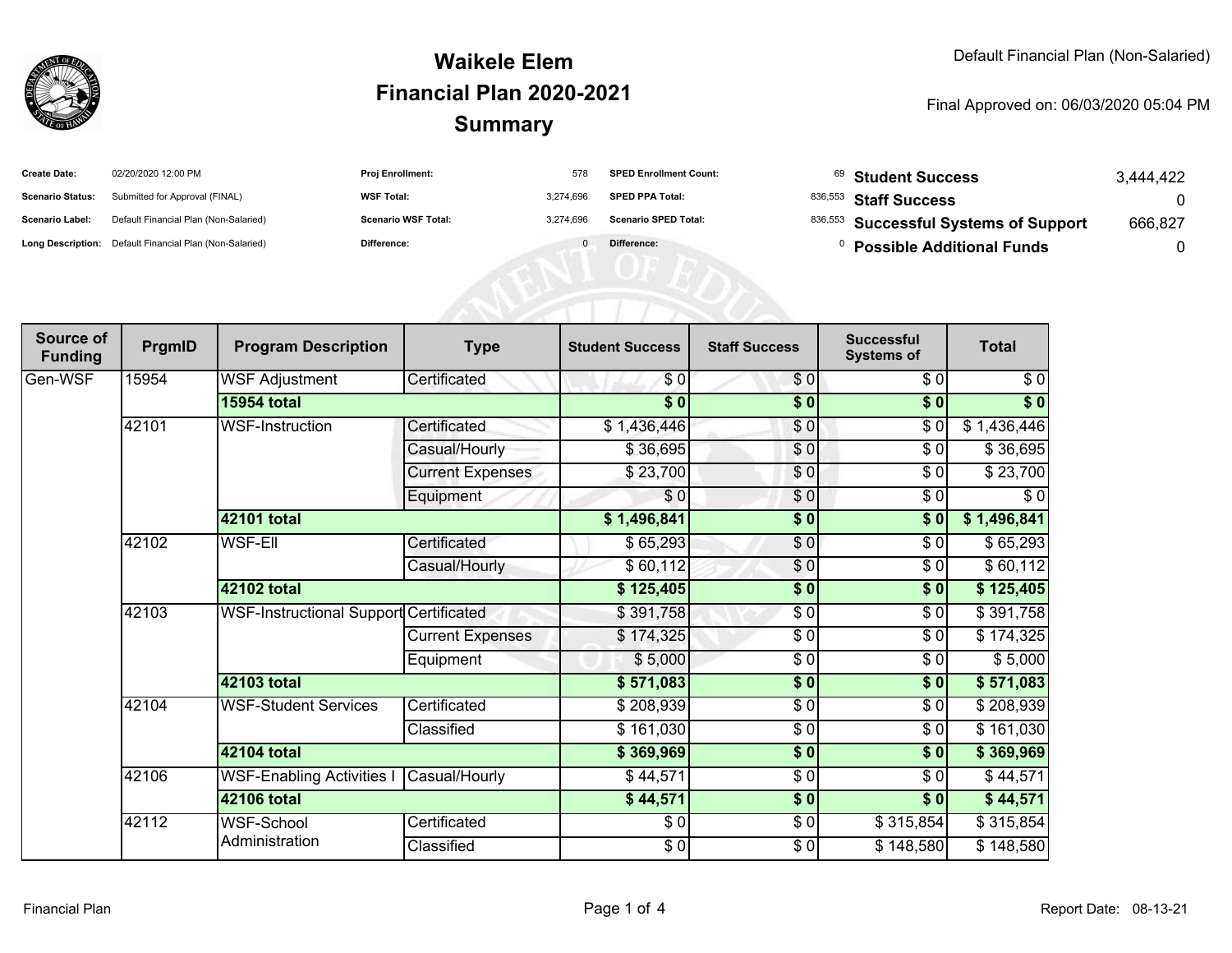

## **SummaryWaikele ElemFinancial Plan 2020-2021**

Final Approved on: 06/03/2020 05:04 PM

| Source of<br><b>Funding</b> | PrgmID          | <b>Program Description</b>                    | <b>Type</b>             | <b>Student Success</b>   | <b>Staff Success</b> | <b>Successful</b><br><b>Systems of</b> | <b>Total</b>     |                 |
|-----------------------------|-----------------|-----------------------------------------------|-------------------------|--------------------------|----------------------|----------------------------------------|------------------|-----------------|
| Gen-WSF                     | 42112           | <b>WSF-School</b><br>Administration           | Casual/Hourly           | \$0                      | \$0                  | \$14,804                               | \$14,804         |                 |
|                             |                 |                                               | <b>Current Expenses</b> | $\overline{S}0$          | $\overline{S}0$      | $\overline{\$0}$                       | $\overline{\$0}$ |                 |
|                             |                 | 42112 total                                   |                         | $\overline{\$0}$         | $\overline{\$0}$     | \$479,238                              | \$479,238        |                 |
|                             | 42113           | <b>WSF-School Facility</b><br><b>Services</b> | Classified              | \$0                      | $\overline{\$0}$     | \$170,924                              | \$170,924        |                 |
|                             |                 |                                               | Casual/Hourly           | \$0                      | $\sqrt{6}$           | \$16,665                               | \$16,665         |                 |
|                             |                 |                                               | <b>Current Expenses</b> | \$0                      | $\sqrt{6}$           | \$0                                    | $\overline{\$0}$ |                 |
|                             |                 | 42113 total                                   |                         | $\overline{\$0}$         | $\overline{\$0}$     | \$187,589                              | \$187,589        |                 |
|                             | Gen-WSF         |                                               |                         | \$2,607,869              | $\overline{\$0}$     | \$666,827                              | \$3,274,696      |                 |
| Gen-SPED                    | 17101           | SPED Ppa - Instruction                        | Certificated            | \$652,930                | \$0                  | \$0                                    | \$652,930        |                 |
|                             |                 |                                               | Classified              | \$241,038                | \$0                  | \$0                                    | \$241,038        |                 |
|                             |                 |                                               | <b>Current Expenses</b> | $-$57,415$               | \$0                  | $\overline{\$0}$                       | $-$57,415$       |                 |
|                             |                 | <b>17101 total</b>                            |                         | \$836,553                | $\overline{\$0}$     | $\overline{\$0}$                       | \$836,553        |                 |
|                             | 17131           | Special Education in<br>Regular Schools       | Certificated            | \$0                      | $\sqrt{6}$           | $\sqrt{6}$                             | $\sqrt{6}$       |                 |
|                             |                 |                                               | Classified              | \$0                      | $\sqrt{0}$           | $\overline{\$0}$                       | $\overline{\$0}$ |                 |
|                             |                 | <b>17131 total</b>                            |                         | $\overline{\$0}$         | $\overline{\$0}$     | $\overline{\$0}$                       | $\overline{\$0}$ |                 |
|                             | <b>Gen-SPED</b> |                                               |                         | \$836,553                | $\overline{\$0}$     | $\overline{\$0}$                       | \$836,553        |                 |
| Federal                     |                 | 18050<br>Essa 21st CCLC - Sy                  |                         | <b>Current Expenses</b>  | \$0                  | \$0                                    | $\overline{\$0}$ | $\overline{60}$ |
|                             |                 | 2017-2018 and Prior                           | Equipment               | \$0                      | $\overline{30}$      | $\overline{\$0}$                       | $\overline{\$0}$ |                 |
|                             |                 | <b>18050 total</b>                            |                         | $\overline{\$0}$         | $\overline{\$0}$     | s <sub>0</sub>                         | $\overline{\$0}$ |                 |
|                             | 18085           | Essa Title III Language                       | Casual/Hourly           | \$0                      | $\overline{\$0}$     | $\overline{\$0}$                       | $\overline{\$0}$ |                 |
|                             |                 | Instruction                                   | <b>Current Expenses</b> | $\overline{\$0}$         | $\overline{30}$      | $\overline{\$0}$                       | $\overline{\$0}$ |                 |
|                             |                 | <b>18085 total</b>                            |                         | $\overline{\$0}$         | $\overline{\$0}$     | $\overline{\$0}$                       | $\overline{\$0}$ |                 |
|                             | 19979           | Impact Aid-Support to<br>Schools              | <b>Current Expenses</b> | $\overline{S}0$          | $\overline{30}$      | $\overline{\$0}$                       | $\overline{S}0$  |                 |
|                             |                 | <b>19979 total</b>                            |                         | $\overline{\textbf{50}}$ | s <sub>0</sub>       | \$0                                    | $\sqrt{6}$       |                 |
|                             | 20657           | <b>Essa Title Ila Targeted</b><br>Prof Dev    | Casual/Hourly           | $\overline{\$0}$         | $\overline{\$0}$     | $\overline{\$0}$                       | $\overline{\$0}$ |                 |
|                             |                 | <b>20657 total</b>                            |                         | $\overline{\$0}$         | \$0                  | $\overline{\$0}$                       | \$0              |                 |
|                             | 20697           | Essa Title IIa Prof Dev                       | Casual/Hourly           | $\sqrt{6}$               | $\overline{60}$      | $\sqrt{6}$                             | \$0              |                 |
|                             |                 | <b>20697 total</b>                            |                         | $\overline{\$0}$         | $\overline{\$0}$     | \$0                                    | $\overline{\$0}$ |                 |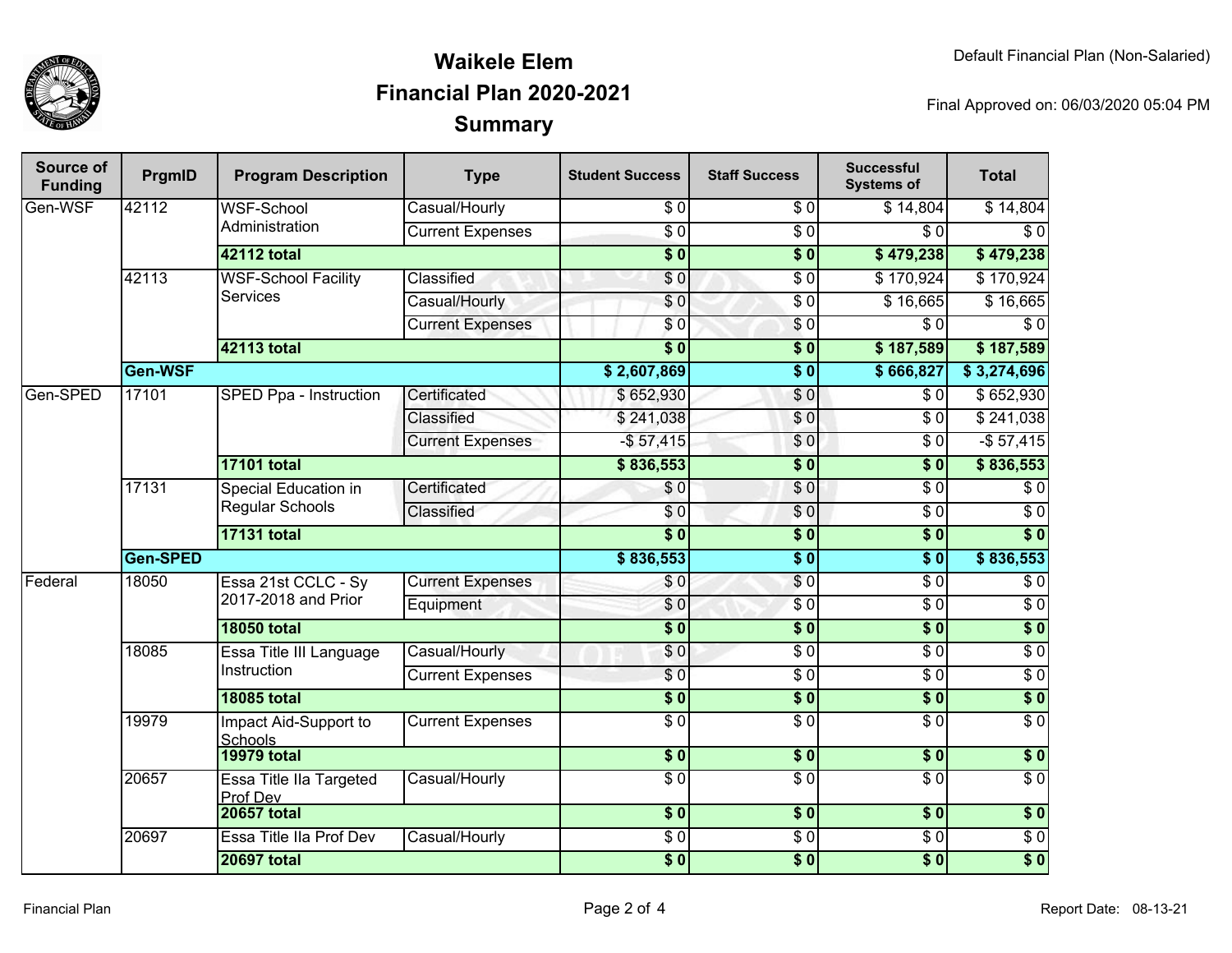

## **SummaryWaikele ElemFinancial Plan 2020-2021**

Final Approved on: 06/03/2020 05:04 PM

| Source of<br><b>Funding</b> | PrgmID          | <b>Program Description</b>                           | <b>Type</b>             | <b>Student Success</b>    | <b>Staff Success</b> | <b>Successful</b><br><b>Systems of</b> | <b>Total</b>     |
|-----------------------------|-----------------|------------------------------------------------------|-------------------------|---------------------------|----------------------|----------------------------------------|------------------|
| Federal                     | 20698           | Essa Title IIa Support<br>New Tchr & Prin            | Casual/Hourly           | \$0                       | \$0                  | \$0                                    | \$0              |
|                             |                 | <b>20698 total</b>                                   |                         | $\overline{\$}0$          | $\overline{\$}0$     | s <sub>0</sub>                         | \$0              |
|                             | 35913           | <b>Sch Prgm Food Services</b>                        | Classified              | $\sqrt{6}$                | $\overline{\$0}$     | $\overline{\$0}$                       | $\overline{\$0}$ |
|                             |                 |                                                      | Casual/Hourly           | \$0                       | $\overline{\$0}$     | $\overline{\$0}$                       | $\overline{\$0}$ |
|                             |                 | 35913 total                                          |                         | $\overline{\$0}$          | $\overline{\$0}$     | $\overline{\$0}$                       | $\overline{\$0}$ |
|                             | Federal         |                                                      |                         | $\overline{\$0}$          | $\overline{\$0}$     | $\overline{\$0}$                       | $\overline{\$0}$ |
| Gen-Cent                    | 35163           | <b>Food Services-General</b><br>Fund                 | Classified              | \$0                       | \$0                  | $\overline{\$0}$                       | $\overline{\$0}$ |
|                             |                 |                                                      | Casual/Hourly           | \$0                       | \$0                  | $\overline{\$0}$                       | $\overline{\$0}$ |
|                             |                 | 35163 total                                          |                         | $\overline{\$0}$          | $\overline{\$0}$     | $\overline{\$0}$                       | $\overline{\$0}$ |
|                             | 37932           | Safety, Security &                                   | <b>Current Expenses</b> | \$0                       | $\overline{\$0}$     | $\overline{\$0}$                       | $\overline{\$0}$ |
|                             |                 | Emergency Preparedness Equipment                     |                         | $\overline{\$0}$          | \$0                  | $\overline{\$0}$                       | $\overline{\$0}$ |
|                             |                 | 37932 total                                          |                         | $\overline{\textbf{S}^0}$ | $\overline{\$0}$     | $\overline{\textbf{S}^0}$              | $\overline{\$0}$ |
|                             | <b>Gen-Cent</b> |                                                      | $\overline{\$0}$        | $\overline{\$0}$          | $\overline{\$0}$     | $\sqrt{6}$                             |                  |
| Special                     | 15109           | Reimb for Lost Curricular<br><b>Materials</b>        | <b>Current Expenses</b> | $\overline{\$0}$          | $\overline{S}0$      | $\overline{\$0}$                       | $\overline{\$0}$ |
|                             |                 | <b>15109 total</b>                                   |                         | $\overline{\$0}$          | \$0                  | \$0                                    | \$0              |
|                             | 19061           | DOD-Survey Card<br><b>Incentive</b>                  | <b>Current Expenses</b> | \$0                       | \$0                  | $\sqrt{6}$                             | $\overline{S}0$  |
|                             |                 | <b>19061 total</b>                                   |                         | $\overline{\$0}$          | $\overline{\$0}$     | $\overline{\$0}$                       | $\overline{\$0}$ |
|                             | 19062           | <b>DOD-Fed Connected</b><br><b>Student Incentive</b> | <b>Current Expenses</b> | $\overline{\$0}$          | $\overline{30}$      | $\overline{60}$                        | $\overline{S}0$  |
|                             |                 | <b>19062 total</b>                                   |                         | $\overline{\$0}$          | $\overline{\$0}$     | $\overline{\$0}$                       | $\overline{\$0}$ |
|                             | 35304           | <b>Food Services-Special</b><br>Fund                 | <b>Current Expenses</b> | $\overline{\$0}$          | $\overline{\$0}$     | $\overline{\$0}$                       | $\overline{\$0}$ |
|                             |                 | 35304 total                                          |                         | $\overline{\$0}$          | $\frac{1}{2}$        | $\frac{1}{2}$                          | \$0              |
|                             | 37307           | Use of School Facilities -<br>School                 | Casual/Hourly           | $\overline{\$0}$          | $\overline{S}0$      | $\overline{S}0$                        | $\overline{\$0}$ |
|                             |                 | 37307 total                                          |                         | $\overline{\$0}$          | $\overline{\$0}$     | $\sqrt{6}$                             | $\overline{\$0}$ |
|                             | <b>Special</b>  |                                                      |                         | $\overline{\$0}$          | $\overline{\$0}$     | $\overline{\$0}$                       | $\overline{\$0}$ |
| <b>Grand Total</b>          |                 |                                                      |                         | \$3,444,422               | $\overline{\$}0$     | \$666,827                              | \$4,111,249      |